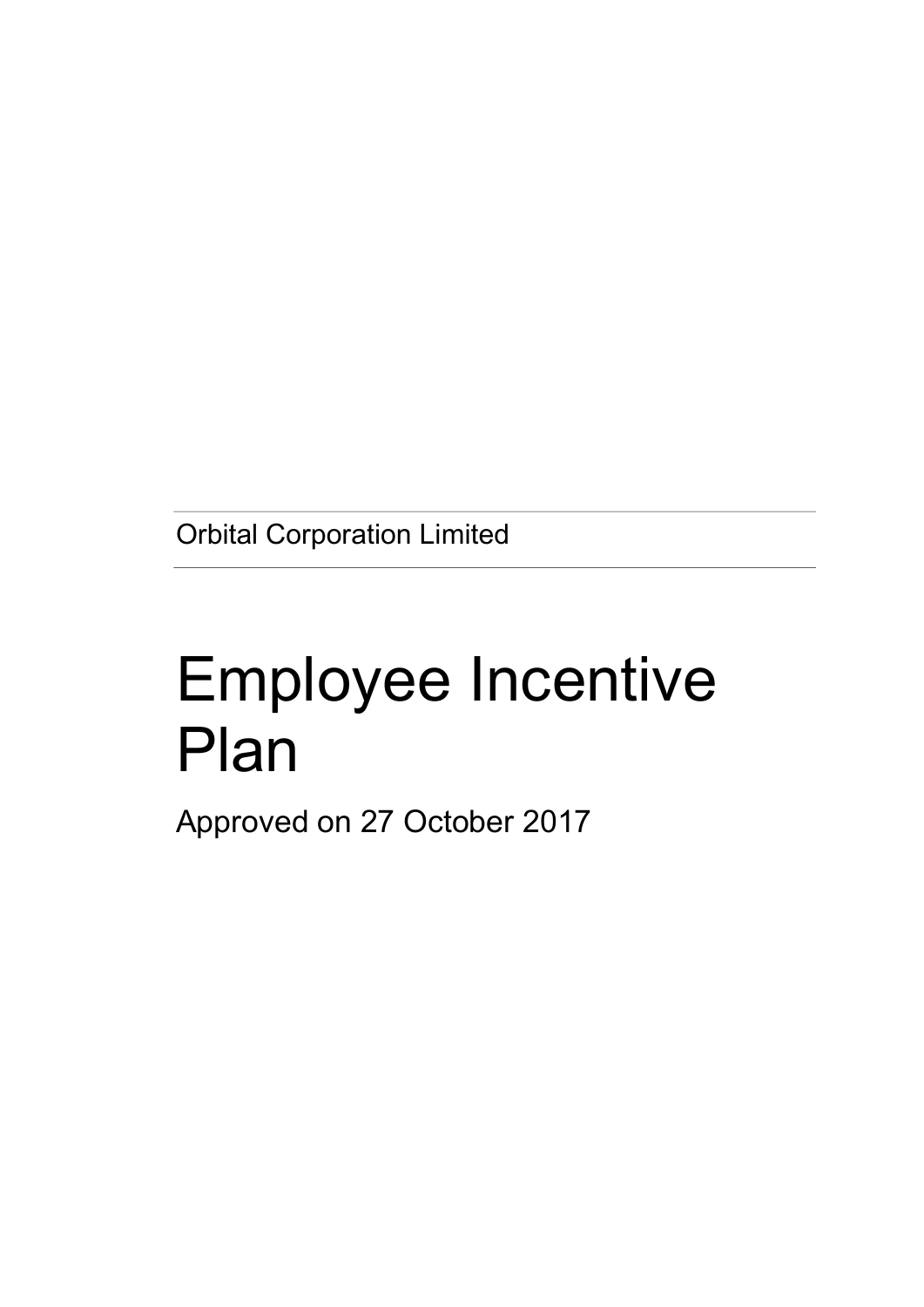## **Contents**

| 1            | <b>Definitions and Interpretation</b>                                                    | 1      |
|--------------|------------------------------------------------------------------------------------------|--------|
|              | <b>Definitions</b><br>1.1                                                                | 1      |
|              | 1.2<br>Interpretation                                                                    | 3      |
|              | Deferred Tax<br>1.3                                                                      | 4      |
| $\mathbf{2}$ | Invitation to participate                                                                | 4      |
|              | 2.1<br>Invitation                                                                        | 4      |
|              | 2.2<br>Information to be provided to Eligible Participants                               | 4      |
|              | 2.3<br>Use of the term "Performance Right"                                               | 4      |
| 3            | <b>Application for Incentives</b>                                                        | 4      |
|              | 3.1<br>Application                                                                       | 4      |
|              | 3.2<br>Acceptance period                                                                 | 5      |
|              | Conditional contract<br>3.3                                                              | 5      |
| 4            | <b>Grant of Incentives</b>                                                               | 5      |
|              | 4.1<br>Grant                                                                             | 5      |
|              | <b>Transfer of Incentives</b><br>4.2                                                     | 5      |
|              | 4.3<br>Approvals                                                                         | 6      |
| 5            | <b>Vesting</b>                                                                           | 6      |
|              |                                                                                          |        |
|              | 5.1<br>Vesting                                                                           | 6      |
|              | 5.2<br><b>Waiver of Vesting Condition</b>                                                | 6      |
| 6            | <b>Exercise of Incentives</b>                                                            | 6      |
|              | 6.1<br>Exercise pre-conditions                                                           | 6      |
|              | 6.2<br>Cessation due to death or ill health                                              | 7      |
|              | 6.3<br>Cessation due to Termination for Cause                                            | 7      |
|              | 6.4<br>Cessation due to Termination by Consent                                           | 7      |
|              | Cessation of employment/ engagement due to other reasons<br>6.5                          | 8      |
|              | When employment/ engagement ceases<br>6.6                                                | 8      |
|              | Fraudulent or dishonest actions<br>6.7                                                   | 8      |
|              | <b>Discretion</b><br>6.8                                                                 | 8      |
|              | 6.9<br><b>Termination payments</b>                                                       | 9      |
|              | 6.10 Lapse of an Incentive<br>Lapse of Incentive terminates conditional contract<br>6.11 | 9<br>9 |
|              |                                                                                          |        |
| 7            | <b>Issue of Shares</b>                                                                   | 9      |
|              | 7.1<br><b>Issue of Shares</b>                                                            | 9      |
|              | 7.2<br>Share ranking                                                                     | 10     |
|              | 7.3<br>Listing of Shares on ASX<br>Sale of Shares                                        | 10     |
|              | 7.4                                                                                      | 10     |
| 8            | Takeover, Scheme of Arrangement and Winding-up                                           | 10     |
|              | 8.1<br>Change of Control                                                                 | 10     |
|              | 8.2<br>Winding up and change of main undertaking                                         | 11     |
|              | <b>Exercise of Incentives</b><br>8.3                                                     | 11     |
| 9            | <b>Disposal Restrictions</b>                                                             | 11     |
|              | 9.1<br><b>Disposal restrictions</b>                                                      | 11     |
|              | 9.2<br>Participant's undertaking                                                         | 11     |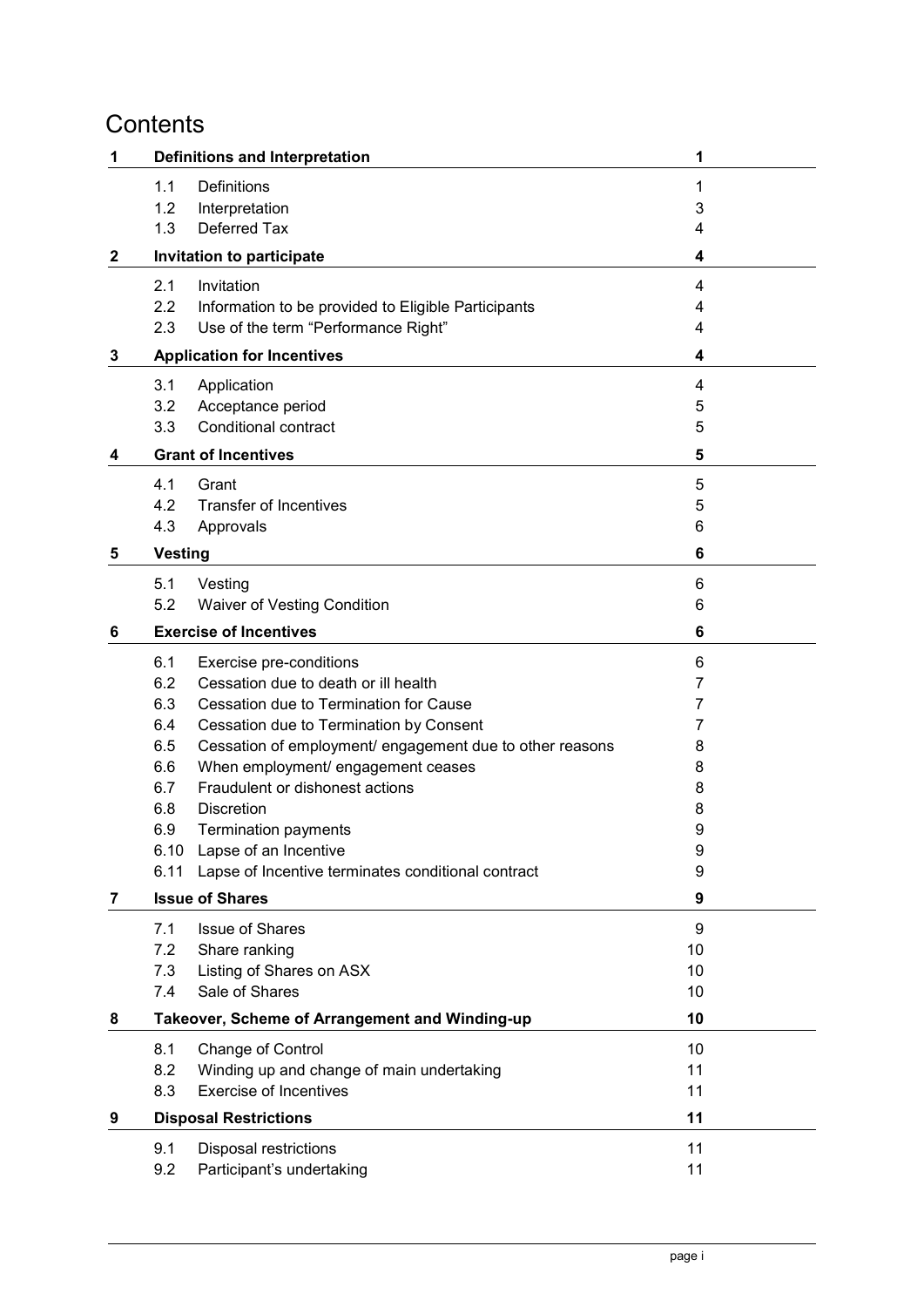|    | 9.3                                                | Expiry of restriction                     | 12 |
|----|----------------------------------------------------|-------------------------------------------|----|
|    | 9.4                                                | Share entitlements                        | 12 |
| 10 | <b>Bonus Issues, Rights Issues, Reconstruction</b> |                                           | 12 |
|    | 10.1                                               | Adjustment for Bonus Issue                | 12 |
|    | 10.2                                               | <b>Rights Issue</b>                       | 12 |
|    |                                                    | 10.3 Adjustment for reorganisation        | 12 |
|    |                                                    | 10.4 No other participation               | 13 |
| 11 | <b>Trust</b>                                       |                                           | 13 |
| 12 |                                                    | <b>Amendments</b>                         | 13 |
|    | 12.1                                               | Power to amend Plan                       | 13 |
|    | 12.2                                               | Restrictions on amendments                | 13 |
|    | 12.3                                               | Company may provide compensation          | 13 |
|    | 12.4                                               | <b>Retrospective Effect</b>               | 13 |
|    |                                                    | 12.5 Notice of amendment                  | 14 |
| 13 |                                                    | <b>Miscellaneous</b>                      | 14 |
|    | 13.1                                               | Rights and obligations of Incentiveholder | 14 |
|    |                                                    | 13.2 Power of the Board                   | 14 |
|    |                                                    | 13.3 Waiver of terms and conditions       | 14 |
|    | 13.4                                               | Dispute or disagreement                   | 14 |
|    | 13.5                                               | Non-Australian residents                  | 14 |
|    |                                                    | 13.6 Communication                        | 15 |
|    | 13.7                                               | Attorney                                  | 15 |
|    |                                                    | 13.8 ASIC relief                          | 15 |
|    |                                                    | 13.9 Laws governing Plan                  | 15 |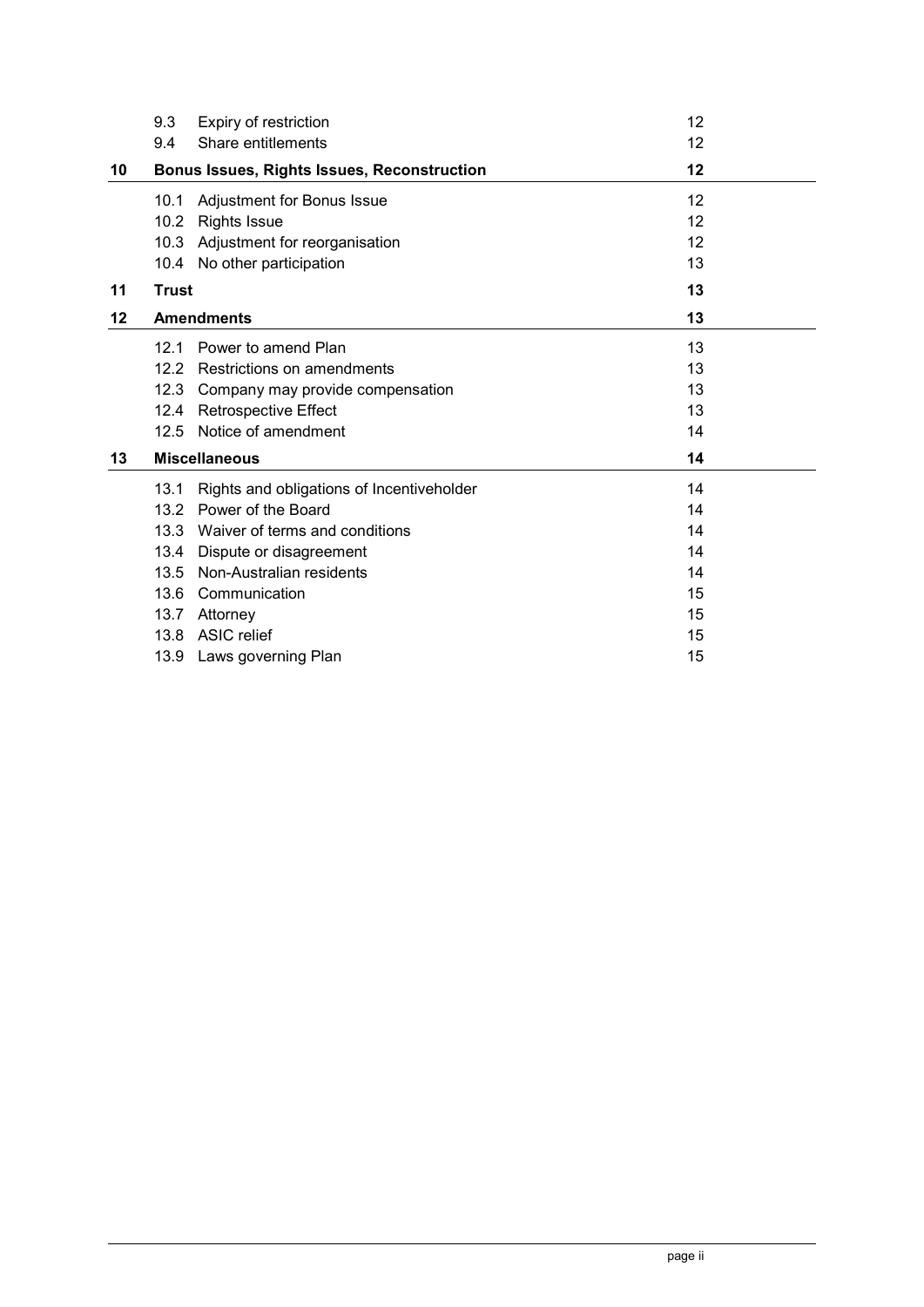## Employee Incentive Plan

Date: 27/10/2017

## 1 Definitions and Interpretation

#### 1.1 Definitions

ASX means ASX Limited ACN 008 624 691;

Black-out Period means any period during which trading in the Company's securities, or financial products issued or created over or in respect of the Company's securities, by the relevant Eligible Participant is prohibited in accordance with the Company's corporate governance policies on share trading activities as they apply from time to time.

Board means the board of directors of the Company or a committee appointed by the Board (including the Remuneration Committee) for the purposes of the Plan;

Business Day means a day that is not a Saturday, Sunday, public holiday or bank holiday in Western Australia;

#### Change of Control means:

- (a) in the case of a Takeover Bid, an offeror who previously had voting power of less than 50% in the Company obtains voting power of more than 50%;
- (b) shareholders of the Company approve a proposed compromise or arrangement for reconstruction of the Company or its amalgamation with any other company or companies at a meeting convened by the Court pursuant to section 411(4)(a) of the Corporations Act;
- (c) any person becomes bound or entitled to acquire shares in the Company under:
	- (i) section 414 of the Corporations Act (compulsory acquisition following a scheme or contract); or
	- (ii) Chapter 6A of the Corporations Act (compulsory acquisition of securities);
- (d) a selective capital reduction is approved by shareholders of the Company pursuant to section 256C(2) of the Corporations Act which results in a person who previously had voting power of less than 50% in the Company obtaining voting power of more than 50%; or
- (e) in any other case, a person obtains voting power in the Company which the Board (which for the avoidance of doubt will comprise those directors immediately prior to the person acquiring that voting power) determines, acting in good faith and in accordance with their fiduciary duties, is sufficient to control the composition of the Board;

Company means Orbital Corporation Limited ACN 009 344 058;

Corporations Act means the Corporations Act 2001 (Cth), as amended from time to time;

#### Eligible Participant means:

- (a) a full time or part time employee of a Group Company;
- (b) a director or company secretary of a Group Company;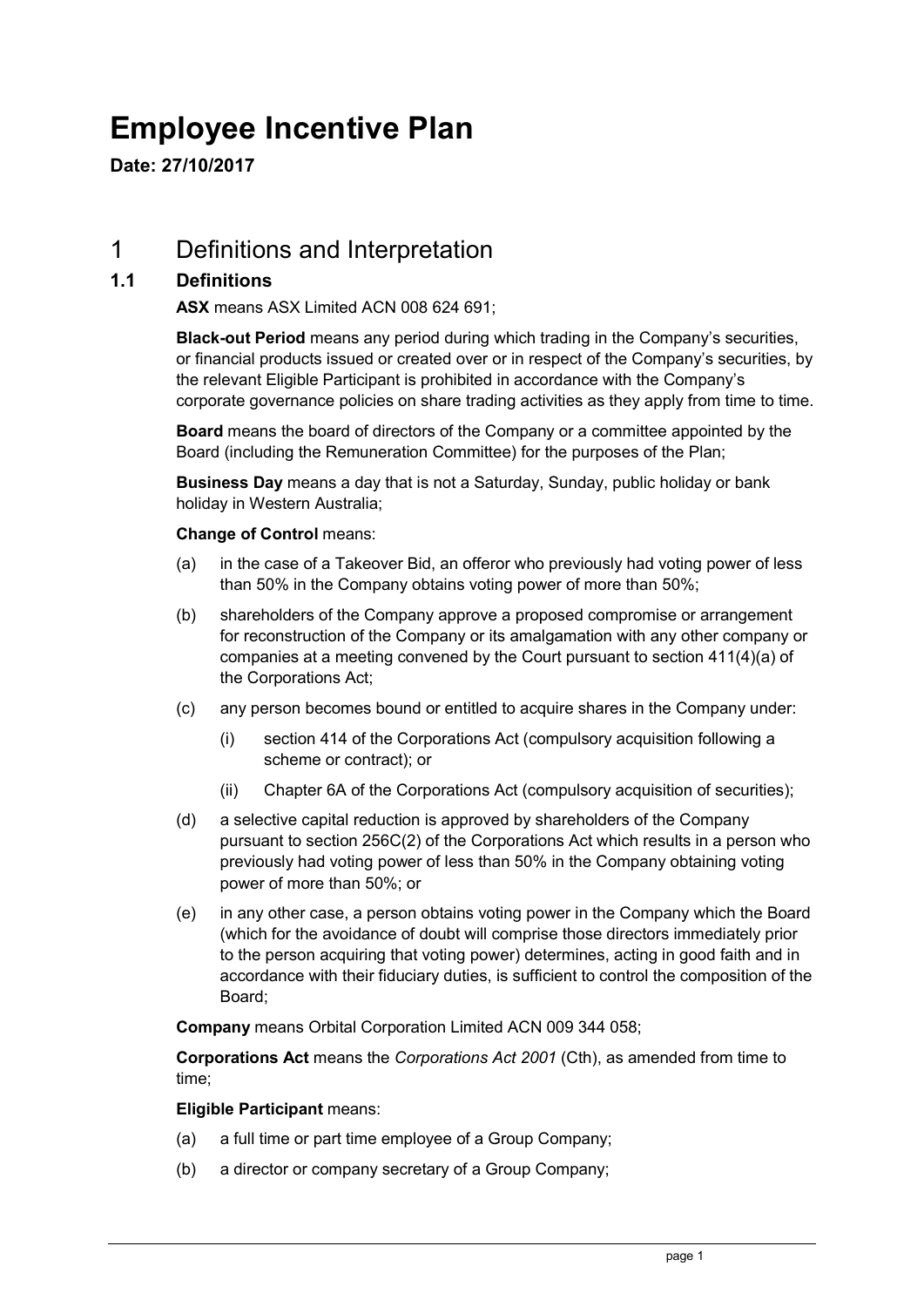- (c) a contractor engaged by a Group Company, who is determined by the Board to be eligible to receive Incentives under the Plan; or
- (d) any other person determined by the Board to be an Eligible Participant for the purposes of the Plan;

Exercise Price means the amount (if any) determined by the Board as being payable by an Incentiveholder to acquire a Share upon exercise of an Incentive. If no determination is made, the applicable Exercise Price is zero;

Expiry Date means the date and time in respect of an Incentive referred to in rule 2.2(d);

Grant Date in relation to an Incentive means the date from which the Board determines that an Incentive takes effect;

Group means the Company and its Subsidiaries and any other entity declared by the Board to be a member of the group for the purposes of the Plan and any member of the Group is a Group Company;

Incentive means a right to acquire a Share whether by purchase or subscription, and the corresponding obligation of the Company to provide the Share, pursuant to a binding contract made by the Company and an Eligible Participant in the manner set out in these rules, the performance of which is subject to exercise of the Incentive in accordance with rule 5;

Incentiveholder means an Eligible Participant or their nominee to whom Incentives have been granted under this Plan.

Invitation means an invitation referred to in rule 2.1(a);

Invitation Terms and Conditions means the terms and conditions advised in writing to the Eligible Participant by the Board pursuant to rule 2.2;

Listing Rules means the Official Listing Rules of the ASX and, for so long as the Shares are listed or quoted on any other stock exchange where such stock exchange requires compliance with its listing rules, the listing rules applicable to that stock exchange, each as they apply to the Company from time to time;

Minimum Term of Employment means 12 months of continuous employment or engagement with a Group Company by the Eligible Participant from the Grant Date, unless the Board determines otherwise;

**Performance Right** means an Incentive granted under this Plan for which the Exercise Price is zero;

Plan means the Orbital Corporation Limited Employee Incentive Plan as set out in these rules, subject to any amendments or additions made under rule 12;

Redundant means any situation where the requirements of the relevant Group Company for an Incentiveholder (or the relevant Eligible Participant, where the Incentiveholder is the nominee of the Eligible Participant) to carry out a particular kind of work (given his or her particular skills) or to carry out certain work in a particular place, have ceased or diminished (or are likely to do so), but does not extend to the dismissal of an Incentiveholder (or the relevant Eligible Participant, as applicable) for personal or disciplinary reasons, including for reasons of misconduct or unsatisfactory performance, or where an Incentiveholder (or the relevant Eligible Participant, as applicable) leaves of his or her own accord or Termination by Consent;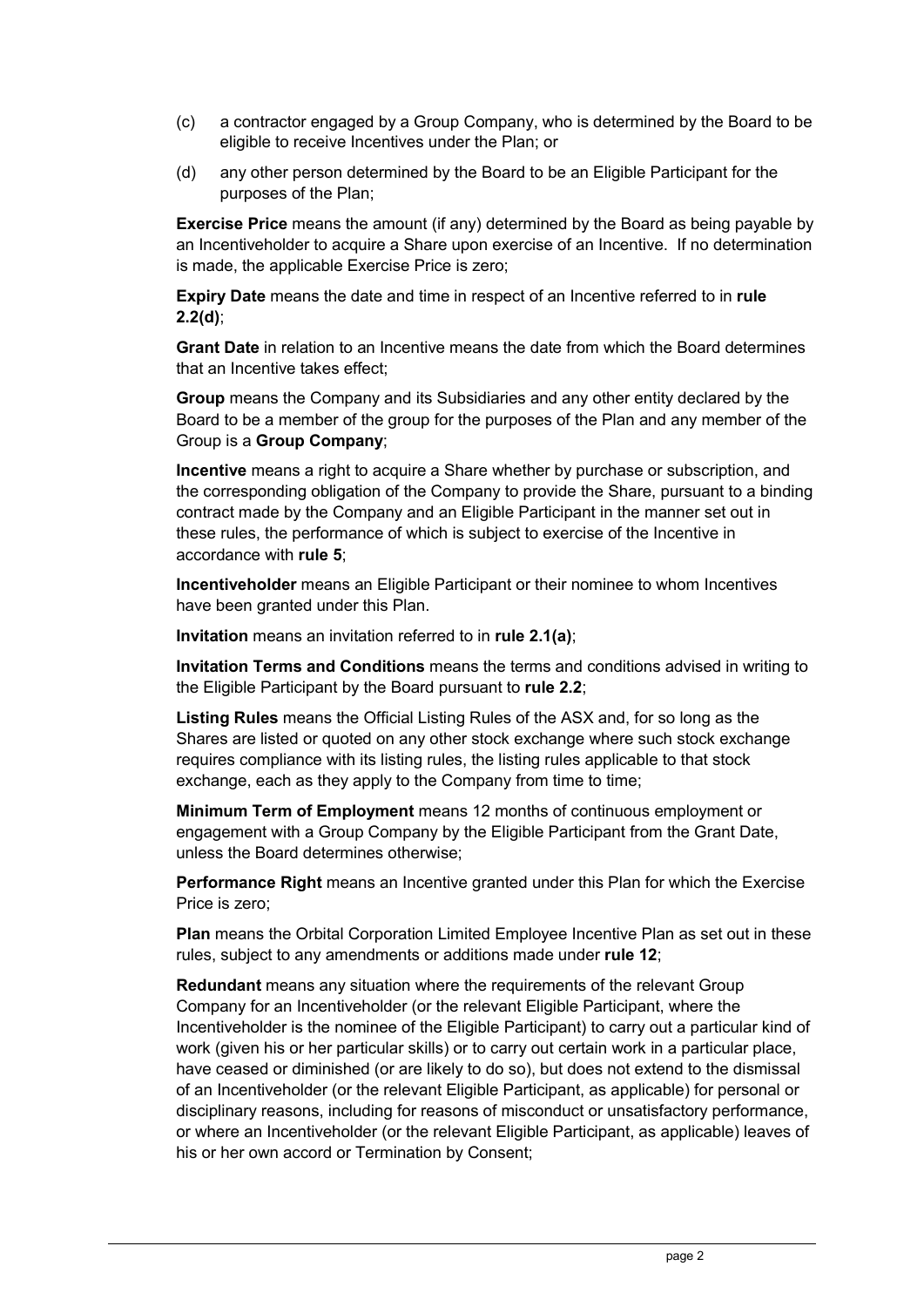Security Interest means a mortgage, charge, pledge, lien, encumbrance or other third party interest of any nature;

Share means a fully paid ordinary share in the capital of the Company;

**Subsidiary** has the meaning given to that term in section 9 of the Corporations Act:

Takeover Bid has the meaning given to that term in section 9 of the Corporations Act:

Termination by Consent means the termination of an Eligible Participant's employment or engagement with a Group Company by the volition of the Eligible Participant and with the written consent of the Board expressly given for the purposes of the Plan;

Termination for Cause means termination of an Eligible Participant's employment or engagement with a Group Company due to:

- (e) fraud or dishonesty on the part of the Incentiveholder (or the relevant Eligible Participant, where the Incentiveholder is the nominee of the Eligible Participant);
- (f) the Incentiveholder (or the relevant Eligible Participant, where the Incentiveholder is the nominee of the Eligible Participant) being in material breach of their obligations to any Group Company;
- (g) intentional and material misapplication of the funds of any Group Company;
- (h) any conviction of a criminal offence;
- (i) any act of wilful and material malfeasance or gross negligence in the performance of duties; or
- (j) the on-going refusal to perform the lawful and reasonable business directives of the Board.

Vesting Condition means one or more conditions which must be satisfied or circumstances which must exist before the relevant Incentives issued under this Plan may be exercised, as determined by the Board and which may include a requirement in relation to a Minimum Term of Employment;

Vesting Notice means, in relation to an Incentive, the notice (whether physical or electronic) given by or on behalf of the Company to an Incentiveholder informing him or her that all of the Vesting Conditions have been satisfied or waived; and

voting power has the meaning given to that term in Section 9 of the Corporations Act.

#### 1.2 Interpretation

In this Plan, the following rules of interpretation apply unless a contrary intention appears:

- (a) headings are for convenience only and do not affect the interpretation of the Plan unless the context requires otherwise;
- (b) any reference in the Plan to any enactment or the Listing Rules includes a reference to that enactment or those Listing Rules as from time to time amended, consolidated, re-enacted or replaced and to all regulations or instructions issued under it;
- (c) any words denoting the singular include the plural and words denoting the plural include the singular;
- (d) any words denoting one gender include the other gender;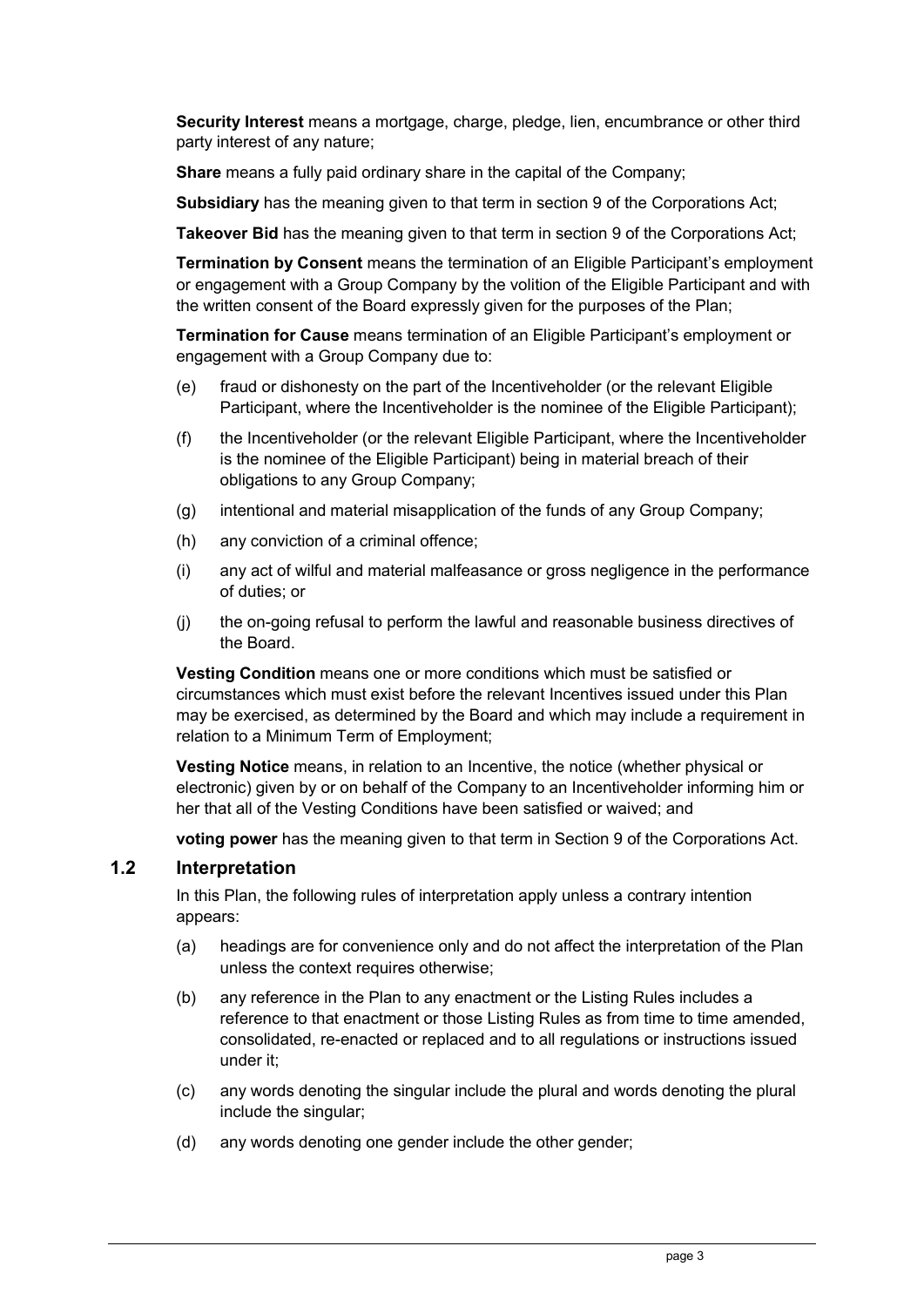- (e) where any word or phrase is given a definite meaning in the Plan, any part of speech or other grammatical form of that word or phrase has a corresponding meaning; and
- (f) a reference to a power, right or discretion being exercisable by the Board is taken to be a reference to that power, right or discretion being exercisable by a delegate of the Board.

#### 1.3 Deferred Tax

Incentives acquired under the terms of this Plan will be under a scheme to which Subdivision 83A-C of the Income Tax Assessment Act 1997 (Cth) applies (subject to the conditions in that Act). Subdivision 83A-C of the Income Tax Assessment Act 1997 (Cth) provides for deferred taxation.

## 2 Invitation to participate

#### 2.1 Invitation

- (a) The Board may, from time to time, at its absolute discretion, issue written invitations (in such form as the Board decides from time to time) to Eligible Participants to apply for up to a specified number of Incentives.
- (b) Unless the Board otherwise determines, no payment is required for a grant of **Incentives**

#### 2.2 Information to be provided to Eligible Participants

The Board will, together with the Invitation, advise each Eligible Participant of the following regarding the Incentives:

- (a) the method of calculation of the Exercise Price (if the Exercise Price is zero, then a statement to that effect);
- (b) the number of Incentives which the Eligible Participant is eligible to apply for and the maximum number of Shares over which each Incentive is granted;
- (c) the period or periods during which any of the Incentives may be exercised;
- (d) the dates and times when the Incentives lapse, which unless the Board determines otherwise, must be no later than the fifteen year anniversary of the Grant Date (Expiry Date);
- (e) the date and time by which the application for Incentives must be received by the Company; and
- (f) any applicable Vesting Conditions.

#### 2.3 Use of the term "Performance Right"

If the Board grants Incentives with an exercise price of zero, it is acknowledged that those Incentives may be referred to in all correspondence as "Performance Rights".

## 3 Application for Incentives

#### 3.1 Application

Following receipt of an Invitation, an Eligible Participant or their nominee may apply for all or part (in multiples of 1000 Incentives) of the number of Incentives specified in the Invitation. The application will be made by sending to the person nominated by the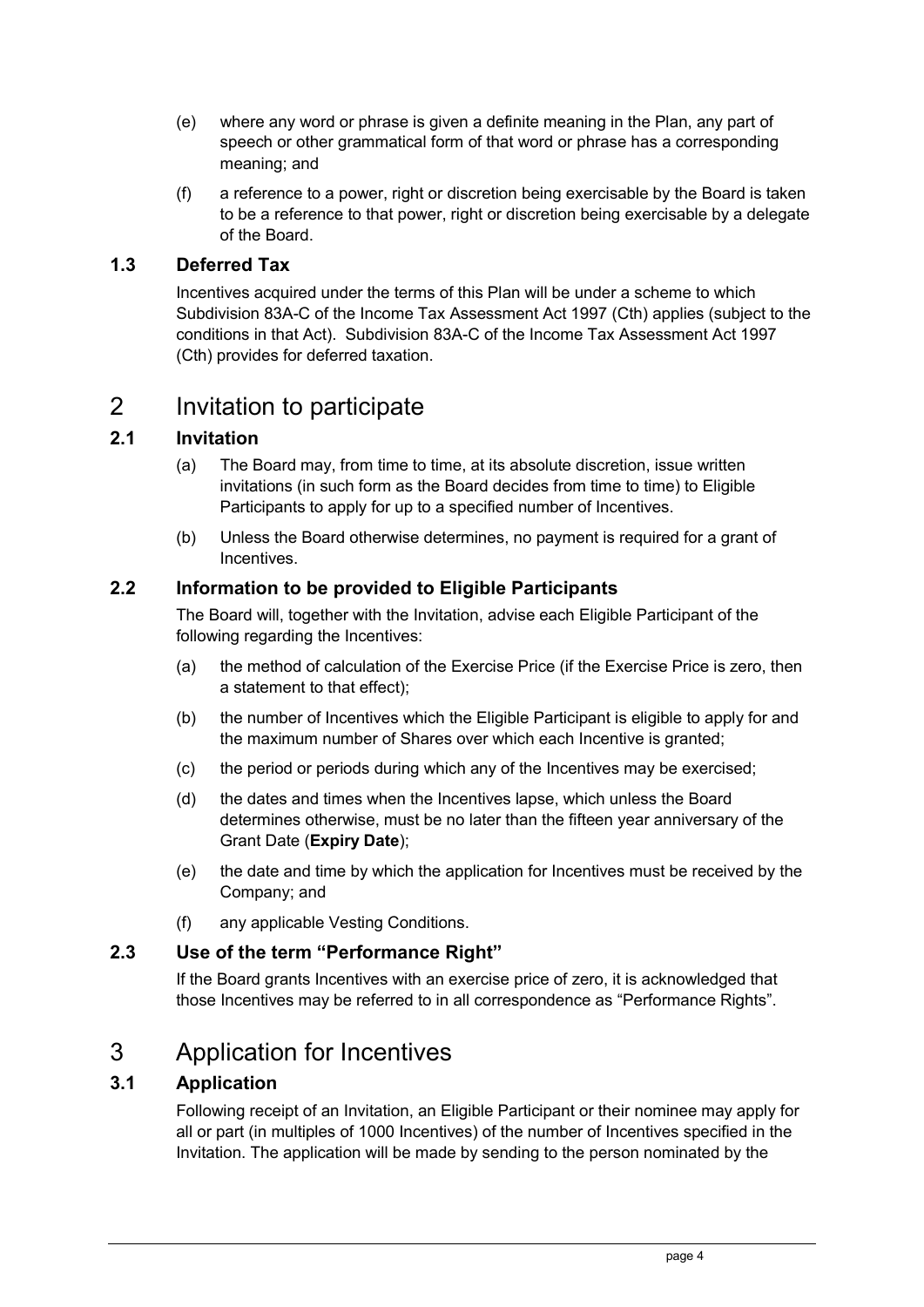Company an application in the form attached to the Invitation duly completed and signed together with a cheque for any amount payable in respect of the grant of the Incentives.

#### 3.2 Acceptance period

The Company must receive the application within the period for acceptance specified in the Invitation.

#### 3.3 Conditional contract

An application for Incentives constitutes an offer by the Eligible Participant or their nominee to enter into conditional contracts with the Company in the nature of Incentives.

## 4 Grant of Incentives

#### 4.1 Grant

- (a) Once the Company has received and accepted a duly signed and completed application for Incentives (together with any moneys payable in respect of the grant), the Board may, in its complete discretion and only where the Eligible Participant remains an Eligible Participant:
	- (i) grant Incentives to the Eligible Participant or his or her nominee, with effect from the Grant Date; or
	- (ii) procure the grant of the Incentives by a third party,

upon the terms set out in the Plan and upon such additional terms and Vesting Conditions as the Board determines. The Company will, within a reasonable period after the Grant Date of the Incentives, issue the Eligible Participant or his or her nominee with a certificate evidencing the grant of the Incentives.

(b) A grant of Incentives by the Board constitutes an acceptance of the Eligible Participant's offer to enter into conditional contracts with the Company in the nature of Incentives.

#### 4.2 Transfer of Incentives

- (a) An Incentive (other than a Performance Right) granted under the Plan is only transferable:
	- (i) where a Takeover Bid is made to acquire all or some of the Shares in the Company in circumstances where:
		- (A) the offer is for all Shares;
		- (B) the offer is declared unconditional; and
		- (C) holders of at least half of the Shares the subject of the Takeover Bid have accepted that offer,

and the Incentives are transferred by the Incentiveholder to the party making the Takeover Bid for the Company;

(ii) where a scheme of arrangement pursuant to Part 5.1 of the Corporations Act between the Company and the holders of Shares becomes effective in accordance with section 411(10) of the Corporations Act and the Incentives are transferred by the Incentiveholder to the party acquiring all of the Shares pursuant to the scheme of arrangement; or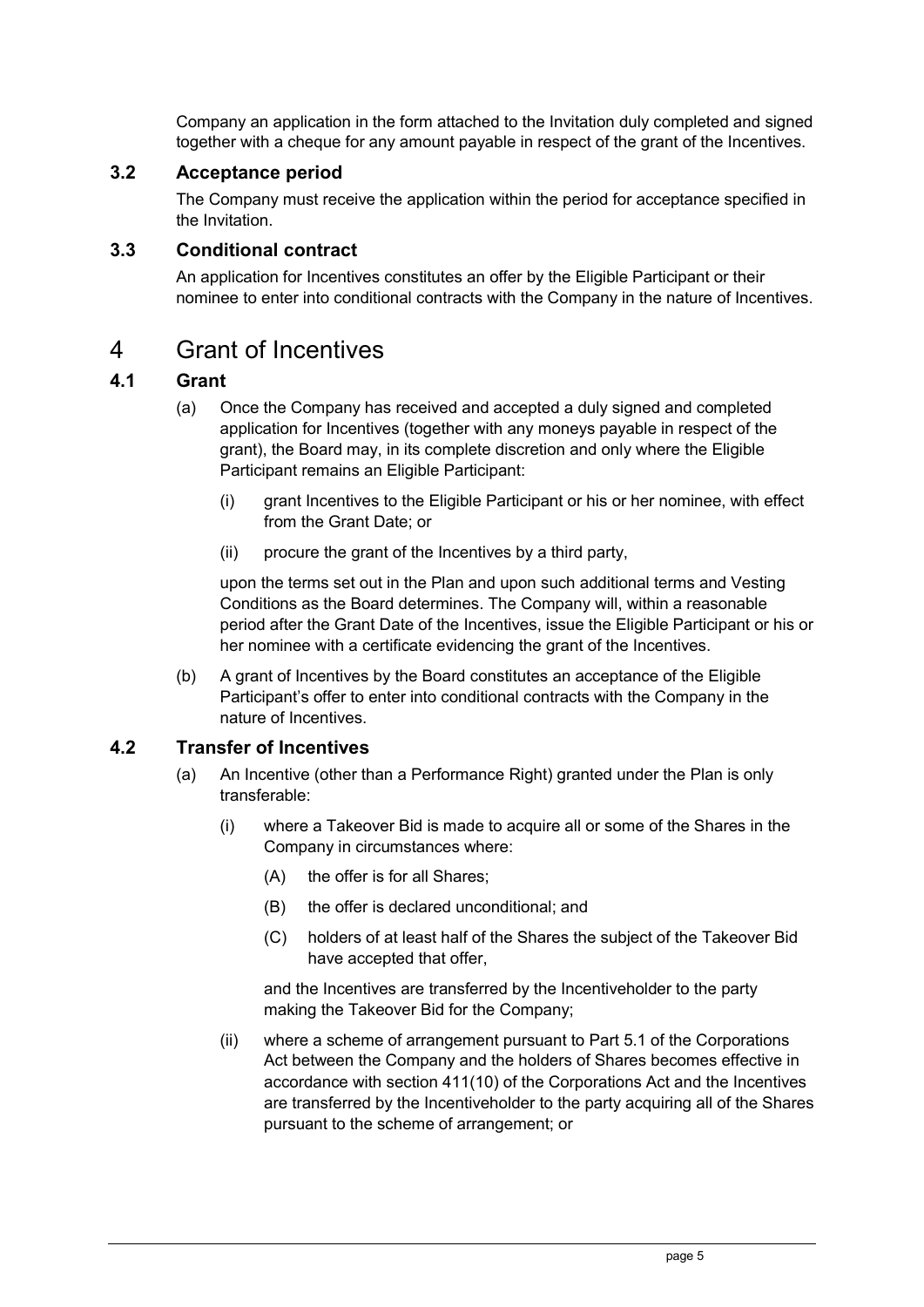(iii) by force of law upon death to the Incentiveholder's legal personal representative or upon bankruptcy to the Incentiveholder's trustee in bankruptcy,

or otherwise with the prior written consent of the Board (which may be withheld in its sole discretion). $<sup>1</sup>$ </sup>

- (b) Where the Incentiveholder purports to transfer, assign, mortgage, charge or otherwise dispose of or encumber (in whole or in part) an Incentive other than in accordance with rule 4.2(a), the Incentive immediately lapses.
- (c) An Incentive granted under the Plan may not be used to secure the payment of any monies.
- (d) Upon a Change of Control, at the sole discretion of the Board vested Incentives may be cancelled by agreement with the Incentiveholder for consideration.

#### 4.3 Approvals

The Board must ensure that:

- (a) every issue of Incentives under the Plan complies with any applicable legislation; and
- (b) all necessary approvals required under any applicable legislation are obtained prior to the issue of Incentives under the Plan.

## 5 Vesting

#### 5.1 Vesting

- (a) An Incentive will vest when a Vesting Notice in respect of that Incentive is given or is deemed to be given to the Incentiveholder;
- (b) Subject to rules  $6.2, 6.3, 6.4, 6.5, 6.8, 8$  and  $13.3$ , an Incentive can only be exercised when all Vesting Conditions applicable to that Incentive are satisfied or have been waived by the Company under rule 5.2 and the Company has provided a Vesting Notice to the Incentiveholder.
- (c) For the avoidance of doubt, a Vesting Notice is deemed to be given on the Grant Date if there are no Vesting Conditions relevant to that Incentive,

#### 5.2 Waiver of Vesting Condition

A Vesting Condition for an Incentive may, subject to the Corporations Act, the Listing Rules and any other applicable laws and regulations, be waived by the Board by written notice to the relevant Incentiveholder and on such terms and conditions as determined by the Board and set out in that notice.

## 6 Exercise of Incentives

#### 6.1 Exercise pre-conditions

-

Subject to any restrictions on exercise of an Incentive whilst there is a Black-out Period in place, where a Vesting Notice has been given or deemed to be given by the Company to the Incentiveholder in relation to an Incentive, to exercise that Incentive, the Incentiveholder must deliver to the Company:

<sup>1</sup> Performance Rights granted by the Company are not transferrable on Change of Control. Where the conditions for transfer under rules  $4.2(a)(i)$  and  $4.2(a)(ii)$  have been met the Performance Rights will vest.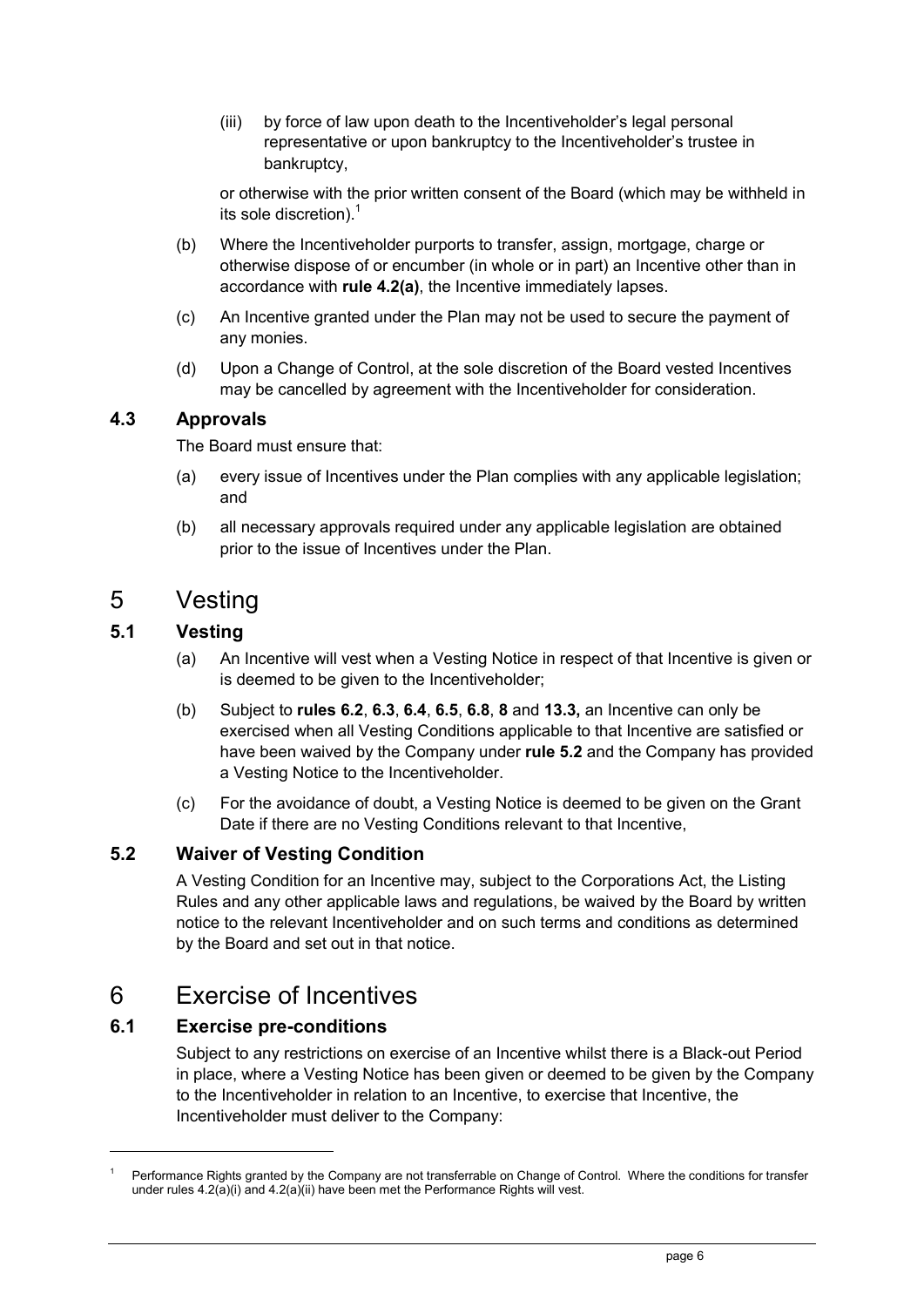- (a) an exercise notice which specifies the number of vested Incentives being exercised and, unless otherwise determined by the Board, the exercise notice must be accompanied by payment of the Exercise Price (if any) by such means and in such manner approved by the Board. The exercise notice is only effective (and only becomes effective) when the Company has received value for the full amount of the Exercise Price (for example, if the full amount of the Exercise Price is paid by cheque, clearance of that cheque); and
- (b) the certificate for those vested Incentives, for cancellation by the Company.

#### 6.2 Cessation due to death or ill health

Subject to any Invitation Terms and Conditions and to rules 6.8 and 6.9, if before an Incentive has been exercised:

- (a) an Incentiveholder's employment or engagement (or the relevant Eligible Participant's employment or engagement, where the Incentiveholder is the nominee of the Eligible Participant) with a Group Company is terminated as a result of ill health; or
- (b) an Incentiveholder (or the relevant Eligible Participant, where the Incentiveholder is the nominee of the Eligible Participant) dies and at that time the Incentiveholder (or the relevant Eligible Participant, as applicable) was employed or engaged by a Group Company,

then:

- (c) if all relevant Vesting Conditions have been met or if no Vesting Condition is imposed, the Incentive may be exercised (in the case of ill health) by the Incentiveholder, or (in the case of death) by the Incentiveholder's personal representative, until the Incentive lapses in accordance with rule 6.10; or
- (d) if any relevant Vesting Condition has not been met, then the Incentive will automatically lapse immediately upon the termination of employment or engagement (in the case of ill health) or death (in the case of the death of the Incentiveholder), unless the Board determines otherwise.

#### 6.3 Cessation due to Termination for Cause

Subject to any Invitation Terms and Conditions and rules 6.8 and 6.9, if an Incentiveholder (or the relevant Eligible Participant, where the Incentiveholder is the nominee of the Eligible Participant) ceases to be employed or engaged by any Group Company before an Incentive has been exercised in circumstances where the cessation or termination of employment or engagement is because of Termination for Cause, then the Incentive will, regardless of whether any relevant Vesting Conditions have been met, automatically lapse on the date of cessation of employment or engagement, unless the Board determines otherwise.

#### 6.4 Cessation due to Termination by Consent

Subject to any Invitation Terms and Conditions and to rules 6.8 and 6.9, if an Incentiveholder (or the relevant Eligible Participant, where the Incentiveholder is the nominee of the Eligible Participant) ceases to be employed or engaged by any Group Company before an Incentive has been exercised in circumstances where the cessation or termination of employment or engagement is due to Termination by Consent, then:

(a) if all relevant Vesting Conditions have been met or if no Vesting Condition is imposed, the Incentive continues and may be exercised by the Incentiveholder during the period ending 30 days after cessation of employment or engagement or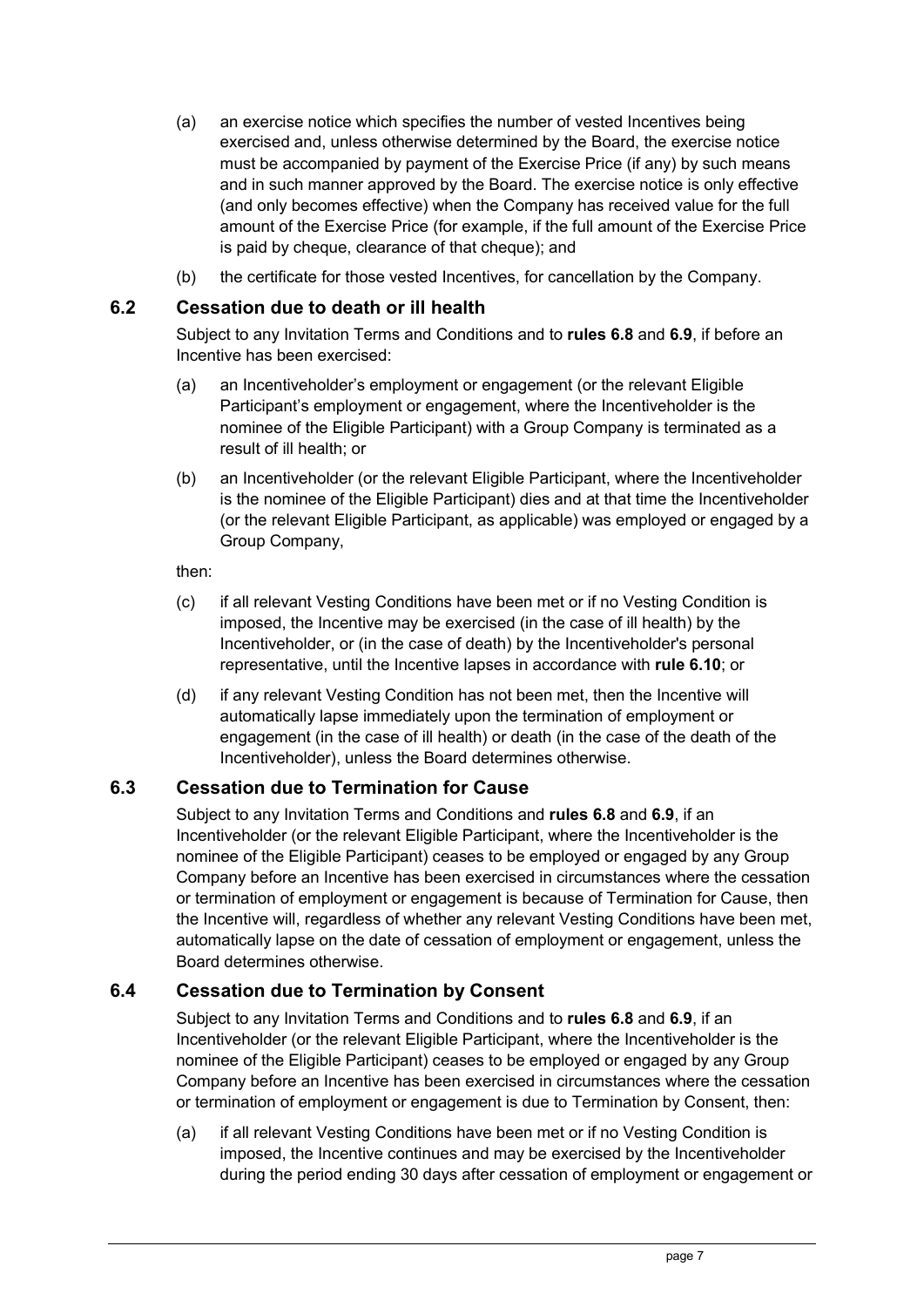any longer period permitted by the Board, after which time the Incentive will automatically lapse; or

(b) if any relevant Vesting Condition has not been met, the Incentive will automatically lapse on the date of cessation of employment or engagement, unless the Board determines otherwise.

#### 6.5 Cessation of employment/ engagement due to other reasons

Subject to any Invitation Terms and Conditions and to rules 6.8 and 6.9, if an Incentiveholder (or the relevant Eligible Participant, where the Incentiveholder is the nominee of the Eligible Participant) ceases to be employed or engaged by any Group Company before an Incentive has been exercised in circumstances where:

- (a) the Incentiveholder's employment or engagement (or the relevant Eligible Participant's employment or engagement, where the Incentiveholder is the nominee of the Eligible Participant) has been terminated by the relevant Group Company for reasons other than a reason set out in rules 6.2, 6.3, 6.4 above; or
- (b) the Incentiveholder (or the relevant Eligible Participant, where the Incentiveholder is the nominee of the Eligible Participant) being made Redundant or otherwise constructively dismissed by the relevant Group Company,

then

- (c) any unvested Incentives automatically vest; and
- (d) the Incentive (including those that automatically vest by the operation of rule 6.5(c) continues and may be exercised by the Incentiveholder until the date which is 30 days after cessation of employment or engagement or any longer period permitted by the Board, after which time the Incentive will automatically lapse;

#### 6.6 When employment/ engagement ceases

- (a) An Eligible Participant will not be treated for the purposes of rules 6.2, 6.3, 6.4 or 6.5 as ceasing to be employed or engaged by a Group Company until such time as the Eligible Participant is no longer employed or engaged by any of the relevant Group Company.
- (b) Subject to applicable laws, at the discretion of the Board, an Eligible Participant who is granted an approved leave of absence and who exercises their right to return to work under any applicable award, enterprise agreement, other agreement, statute or regulation before the exercise of an Incentive under the Plan will be treated for those purposes as not having ceased to be such an employee.

#### 6.7 Fraudulent or dishonest actions

If, in the opinion of the Board, an Incentiveholder (or the relevant Eligible Participant, where the Incentiveholder is the nominee of the Eligible Participant) acts fraudulently or dishonestly or is in breach of his or her obligations to any Group Company, then the Board may deem any unexercised Incentives of the Incentiveholder to have lapsed (whether or not that Incentiveholder's employment or engagement with a Group Company has terminated).

#### 6.8 Discretion

(a) Notwithstanding rules 6.1 to 6.7 (inclusive), the Board may decide (on any conditions which it thinks fit) that some or all of the Incentiveholder's Incentives will not be forfeited at that time.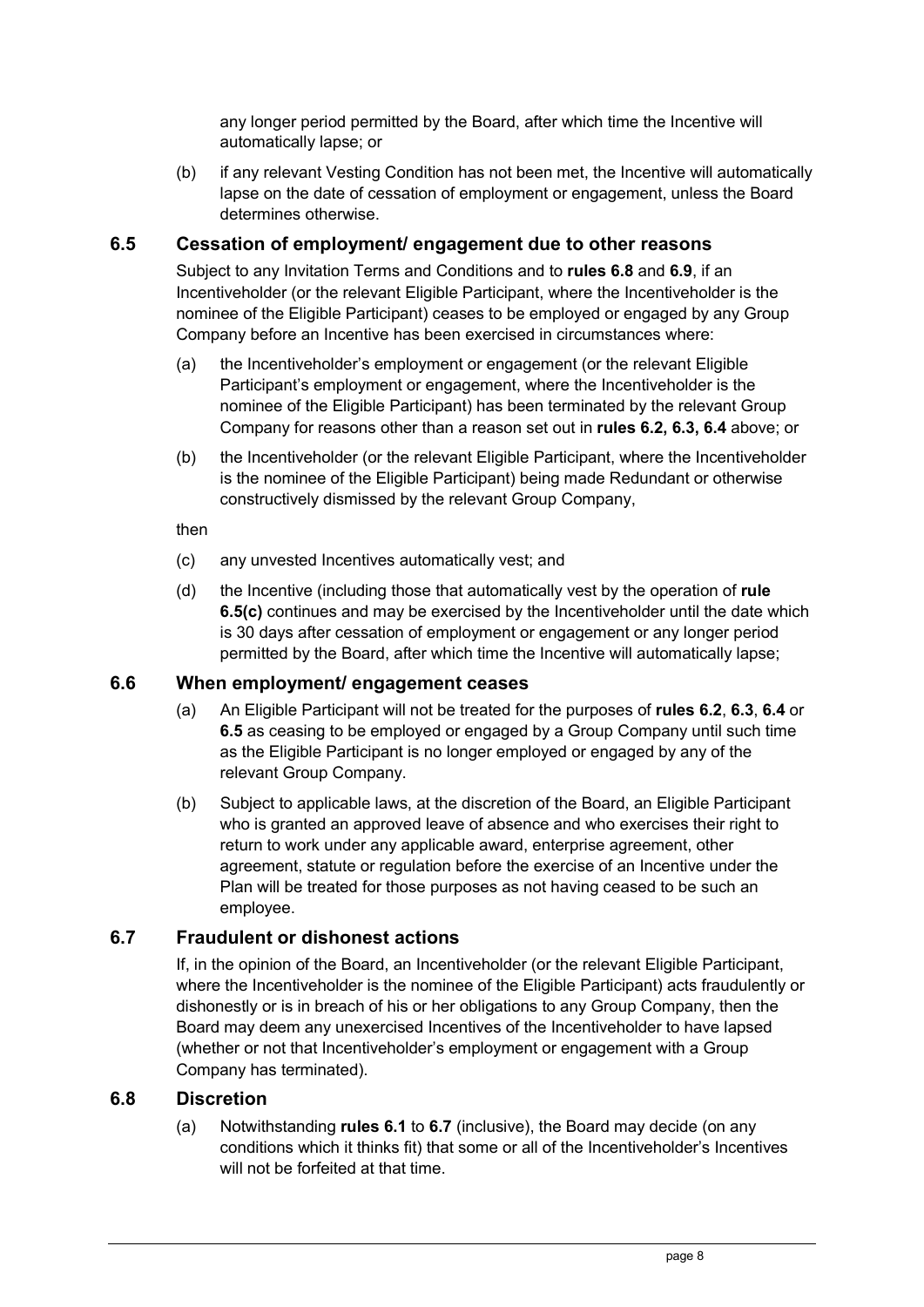(b) The Board may elect to disapply any of clauses rules 6.1 to 6.7 (inclusive), or add any further forfeiture terms, to a particular grant of Incentives provided that such election is expressly set out in the Invitation relating to that grant.

#### 6.9 Termination payments

If the vesting of Incentive in accordance with this rule 5, when aggregated with any other benefits paid or payable to the Incentiveholder (or the relevant Eligible Participant, where the Incentiveholder is the nominee of the Eligible Participant) in connection with the cessation of their employment or engagement with any Group Company:

- (a) has not been approved by shareholders pursuant to Part 2D.2 of the Corporations Act or
- (b) is not otherwise permitted by law,

then the number of Incentives that vest under the relevant rule is automatically reduced to the maximum number of Incentives permitted to vest at law upon cessation of employment or engagement.

#### 6.10 Lapse of an Incentive

Unless the Board determines otherwise in its absolute discretion, an unexercised Incentive will lapse upon the earliest to occur of:

- (a) the Incentive lapsing in accordance with rule  $4.2(b)$ ;
- (b) the Incentive lapsing in accordance with a provision of this rule  $6$ ;
- (c) the Incentive lapsing in accordance with a provision of rule  $8$ ;
- (d) (subject always to any automatic vesting of unvested Incentives in accordance with this rule 6) failure to meet the Incentives Vesting Condition in the prescribed period; or
- (e) the Expiry Date.

#### 6.11 Lapse of Incentive terminates conditional contract

The lapse of an Incentive is the end of the conditional contract constituted by the **Incentive** 

## 7 Issue of Shares

#### 7.1 Issue of Shares

- (a) Subject to rules 7.1(c) and 7.3 below, within 10 Business Days after an Incentive under the Plan that is capable of being exercised has been exercised by the Incentiveholder or his or her personal representative in accordance with rule 6.1, the Company must issue to or procure the transfer (at its election) to the Incentiveholder or his or her personal representative (as the case may be) of the number of Shares in respect of which the Incentive has been exercised.
- (b) The issue or transfer of a Share to the Incentiveholder or his or her personal representative (as the case may be) pursuant to the exercise of an Incentive constitutes performance by the Company of its obligations pursuant to the conditional contract constituted by the Incentive.
- (c) In the event that the issue of Shares on exercise of an Incentive would require the Company to prepare a disclosure document (as that term is defined in the Corporations Act) in the absence of appropriate arrangements with the Incentiveholder, then the Company may require the Incentiveholder (as a pre-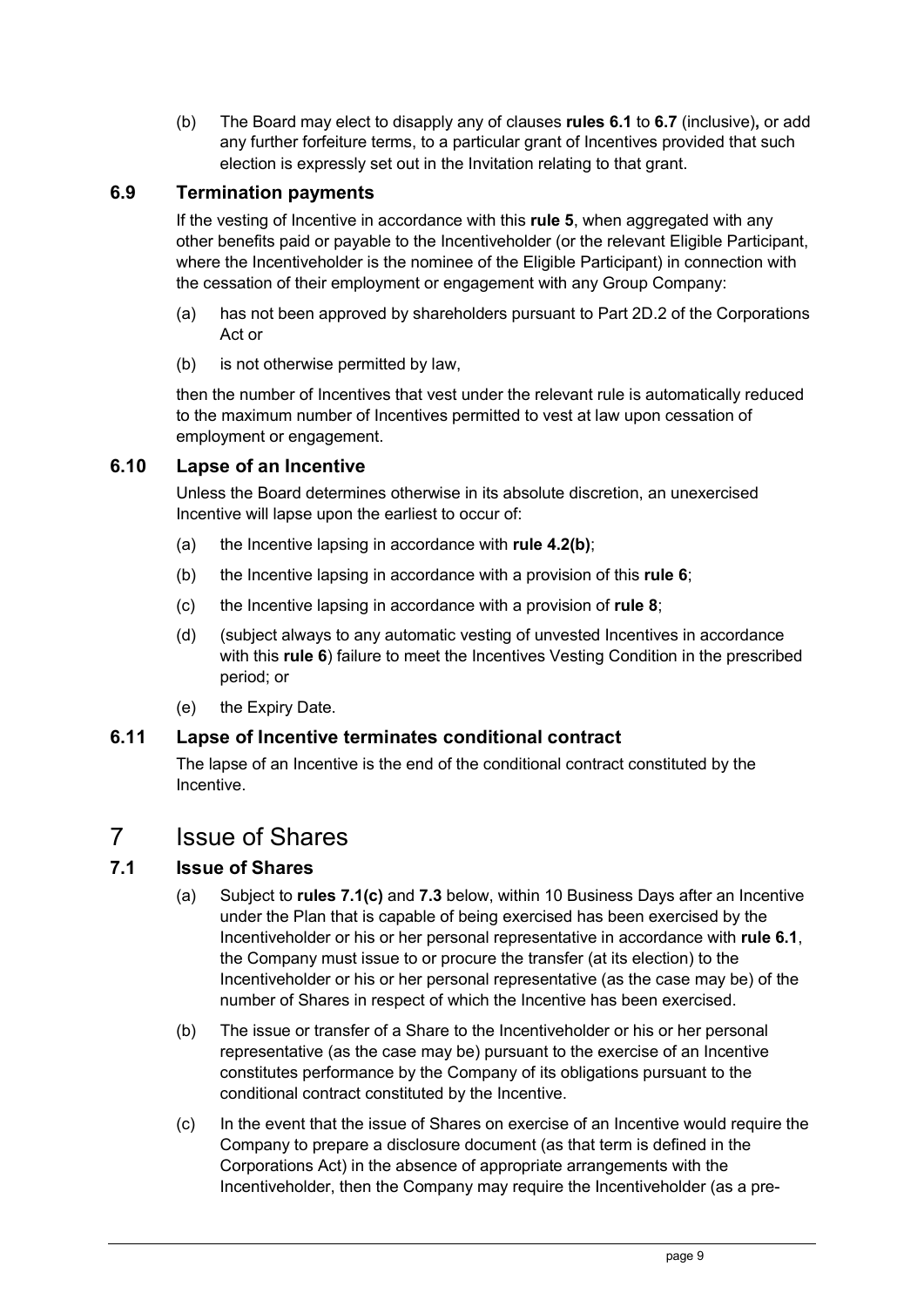condition to the issue of the underlying Shares on exercise of the Incentives) to enter into such arrangements with the Company as the Board considers appropriate to ensure that the issue of such Shares without disclosure does not contravene the fundraising provisions of the Corporations Act.

#### 7.2 Share ranking

All Shares allotted under the Plan will rank equally in all respects with the Shares of the same class for the time being on issue except as regards any rights attaching to such Shares by reference to a record date prior to the date of their allotment.

#### 7.3 Listing of Shares on ASX

- (a) If Shares of the same class as those allotted under the Plan are listed on the ASX the Company will apply to the ASX within a reasonable time after they are allotted for those Shares to be listed.
- (b) If the Incentiveholder has not entered into the appropriate arrangements referred to in rule 7.1(c) above, then the Company may delay applying for listing of any Shares issued upon exercise of the Incentives for the period that it is unable to issue a notice under section 708A(5) of the Corporations Act.

#### 7.4 Sale of Shares

- (a) Subject to rule  $7.4(c)$ , there will be no transfer restrictions on Shares allotted upon exercise of Incentives granted under the Plan unless the sale, transfer or disposal by the Incentiveholder of the Shares issued to them on exercise of the Incentive (or any interest in them) would require the preparation of a disclosure document (as that term is defined in the Corporations Act).
- (b) If a disclosure document is required, the Incentiveholder agrees to enter into such arrangements with the Company as the Board considers appropriate to prevent the sale, transfer or disposal of the relevant Shares in a manner that would require a disclosure document to be prepared.
- (c) Unless the Board determines otherwise in its absolute discretion, Shares allotted upon exercise of Incentives granted under the Plan must not be sold, transferred or disposed of by the holder at any time whilst there is a Black-out Period in place. For these purposes, the Company Secretary will notify the Incentiveholder:
	- (i) when a Black-out Period commences; and
	- (ii) when a Black-out Period has been lifted or, where the Black-out Period relates to a periodic reporting requirement (such as the release of the quarterly, half-yearly or annual reports), when such Black-out Period will be lifted.

## 8 Takeover, Scheme of Arrangement and Winding-up

#### 8.1 Change of Control

(a) Notwithstanding any other provisions of the Plan but subject to applicable law, if a Change of Control occurs, then the Board must (unless any Takeover Bid to which the Change of Control relates also includes an equivalent offer to the holder to acquire all or a substantial portion of the Incentives) notify the holder of the Change of Control.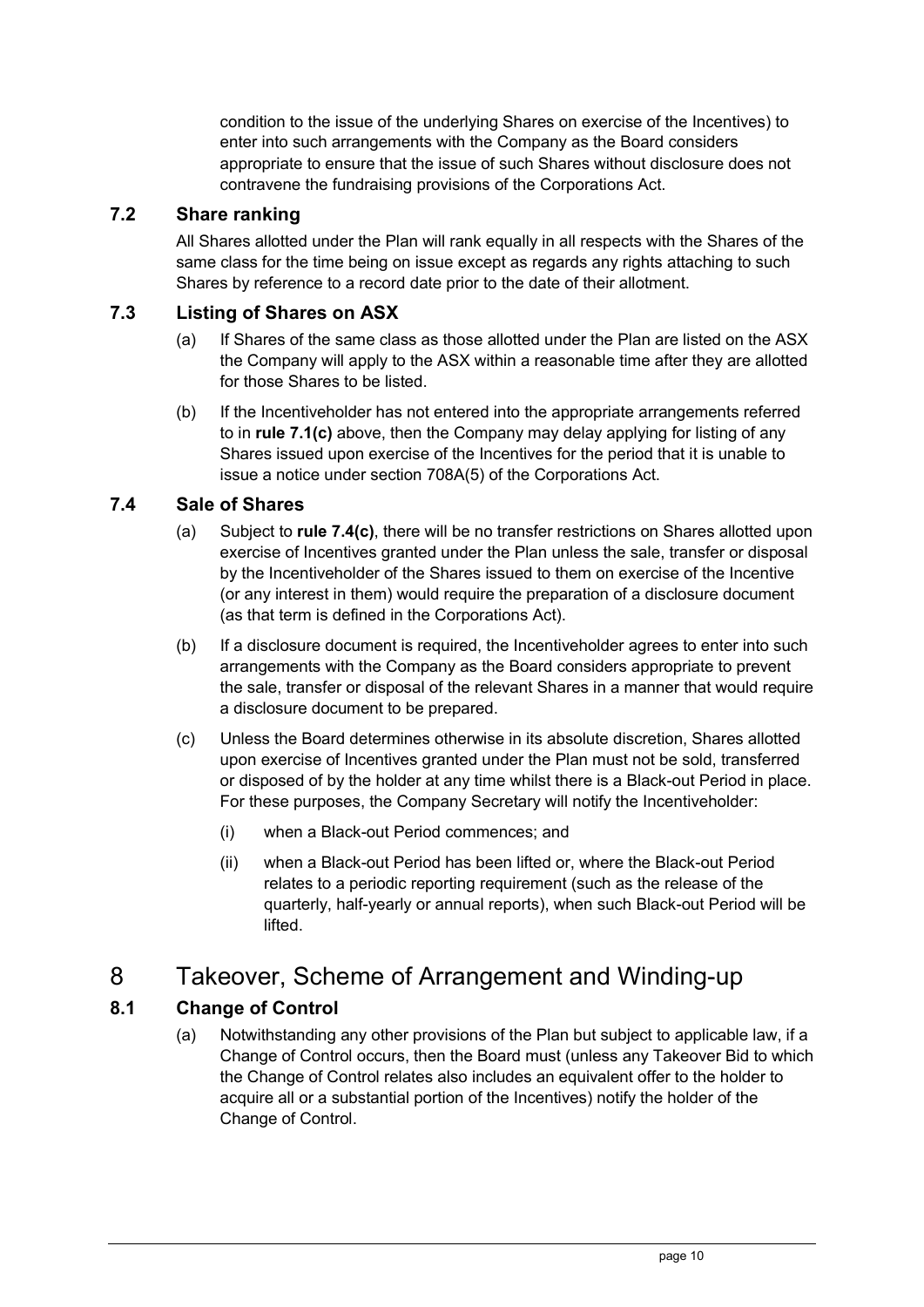(b) The notice will also inform the holder that any Incentives held which remain subject to a Vesting Condition will immediately vest and may be exercised by the holder until the Incentive lapses in accordance with rule 6.10.

#### 8.2 Winding up and change of main undertaking

The Board may also, in its absolute discretion, permit the exercise of Incentives (irrespective of whether the relevant Vesting Conditions have been met) during such period as the Board determines where:

- (a) the Company passes a resolution for voluntary winding up;
- (b) an order is made for the compulsory winding up of the Company; or
- (c) the Company passes a resolution in accordance with Listing Rule 11.2 to dispose of its main undertaking.

#### 8.3 Exercise of Incentives

If a company (Acquiring Company) obtains control of the Company as a result of:

- (a) a Takeover Bid;
- (b) a proposed scheme of arrangement between the Company and its shareholders; or
- (c) a selective capital reduction,

and both the Company and the Acquiring Company agree, an Incentiveholder may, upon exercise of his or her Incentives, elect to acquire and the Company may provide shares of the Acquiring Company or its parent in lieu of Shares, on substantially the same terms and subject to substantially the same conditions as the Incentiveholder may exercise Incentives to acquire Shares, but with appropriate adjustments to the number and kind of shares subject to the Incentives, as well as to the Exercise Price.

## 9 Disposal Restrictions

#### 9.1 Disposal restrictions

If the Invitation provides that any Shares issued, allocated or transferred on exercise of Incentives are subject to any restrictions as to the disposal or other dealing by a Incentiveholder for the period, the Board may implement any procedure it deems appropriate to ensure the compliance by the Incentiveholder with this restriction, including but not limited to imposing an ASX Holding Lock (where applicable) on the Shares or using an employee share trust to hold the Shares during the relevant restriction period. Regardless of whether any restrictions have been imposed under this rule 9.1, all Incentiveholders must comply with the securities trading policy of the Company at all times.

#### 9.2 Participant's undertaking

For so long as a Share issued, allocated or transferred on exercise of an Incentive is subject to any disposal restrictions under this Plan, the Incentiveholder will not without the prior express written consent of the Board:

- (a) transfer, encumber or otherwise dispose of, or have a Security Interest granted over that Share; or
- (b) take any action or permit another person to take any action to remove or circumvent the disposal restrictions.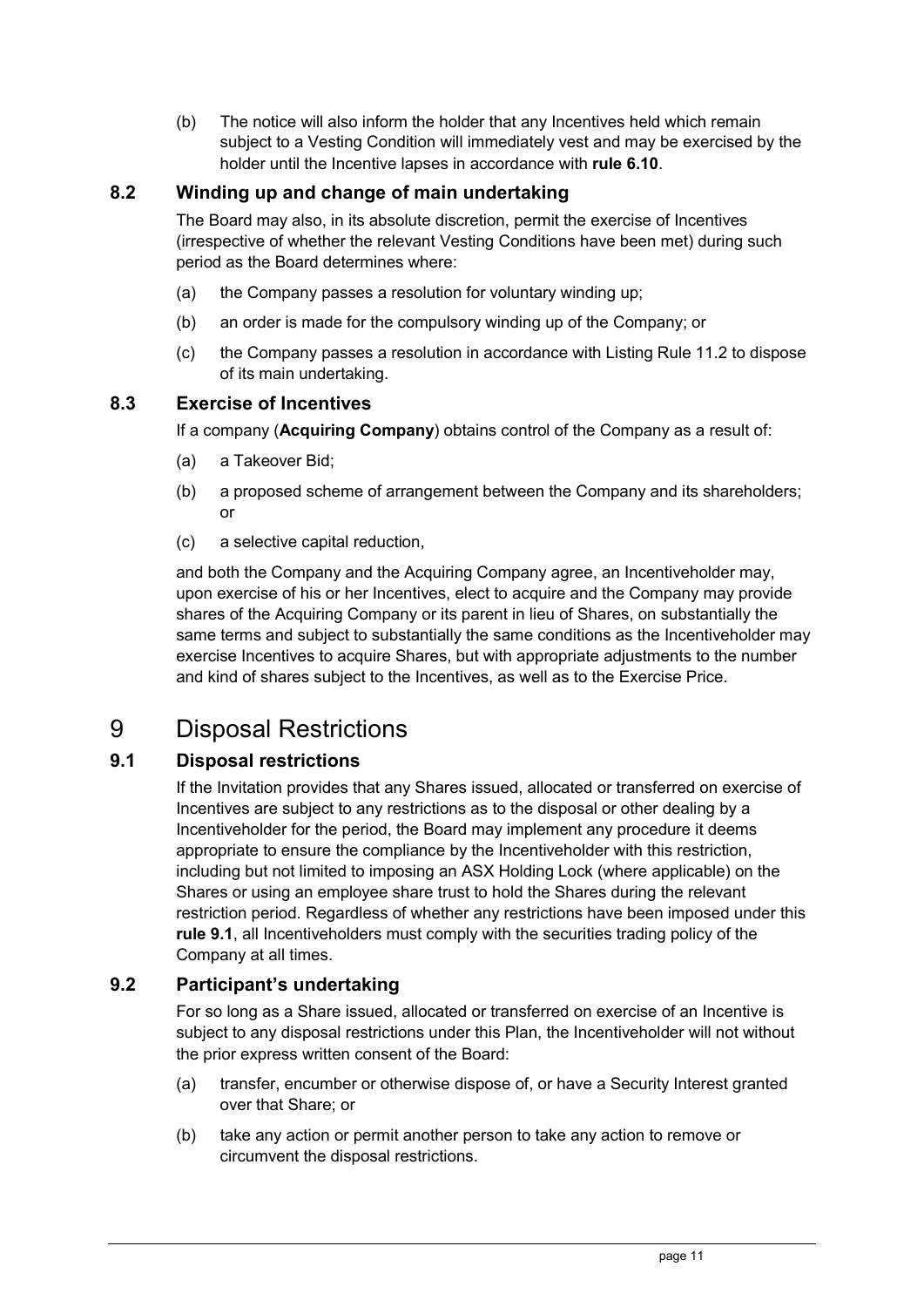#### 9.3 Expiry of restriction

Upon the expiry of any disposal restriction over a Share issued, allocated or transferred on exercise of an Incentive, the Company will take all action necessary to ensure that the Incentiveholder can deal with that Share.

#### 9.4 Share entitlements

For the avoidance of doubt, the imposition of a disposal restriction on a Share held by an Incentiveholder will not affect the Incentiveholder's entitlement to receive a notice of, or to vote or attend at, a meeting of the members of the Company, and to receive any dividends declared by the Company during the relevant disposal restriction period on that Share. If an employee share trust arrangement is implemented in respect of this Plan, the Board may implement such procedures it deems appropriate to give effect to the intent of this rule 9.4.

## 10 Bonus Issues, Rights Issues, Reconstruction

#### 10.1 Adjustment for Bonus Issue

- (a) If Shares are issued pro rata to the Company's shareholders generally by way of bonus issue (other than an issue in lieu of dividends or by way of dividend reinvestment) involving capitalisation of reserves or distributable profits, the Incentiveholder is entitled, upon exercise of the Incentives, to receive, in addition to the Shares in respect of which the Incentives are exercised and without the payment of any further consideration, an allotment of as many additional Shares as would have been issued to a shareholder who, on the date for determining entitlements under the bonus issue, held Shares equal in number to the Shares in respect of which the Incentives are exercised.
- (b) Additional Shares to which the Incentiveholder becomes so entitled will, as from the time Shares are issued pursuant to the bonus issue and until those additional Shares are allotted, be regarded as Shares comprised in the relevant Incentives and in respect of which the Incentives are exercised for the purposes of subsequent applications of rule  $10.1(a)$ , and any adjustments which, after the time just mentioned, are made under rule 10.3 to the number of Shares will also be made to the additional Shares.

#### 10.2 Rights Issue

If Shares are offered pro rata for subscription by the Company's shareholders generally by way of a rights issue during the currency of and prior to exercise of any Incentives, the Exercise Price of each Incentive (if applicable) will be adjusted in the manner determined by the Board having regard to the Listing Rules and the general principle that the Incentiveholder is not to be materially disadvantaged as a result of a corporate action (such as a capital raising or capital reconstruction).

#### 10.3 Adjustment for reorganisation

In the event of any reorganisation (including consolidation, subdivision, reduction or return) of the issued capital of the Company, the number of Incentives to which each Incentiveholder is entitled or the Exercise Price of the Incentives (if applicable), or both as appropriate, will be adjusted in the manner as determined by the Board having regards to the Listing Rules and the general principle that the Incentiveholder is not to be materially disadvantaged as a result of a corporate action (such as a capital raising or capital reconstruction).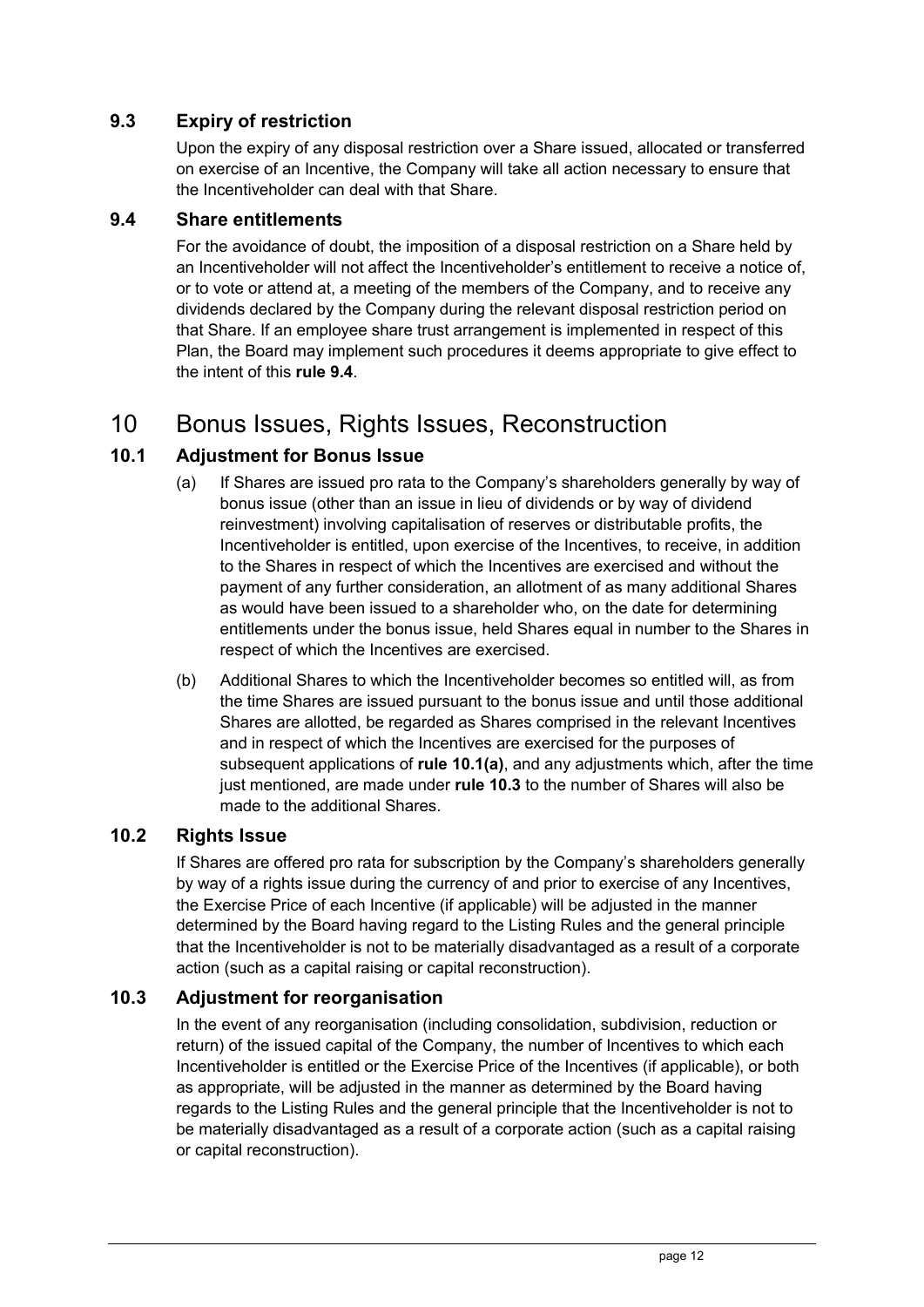#### 10.4 No other participation

Subject to **rules 10.1, 10.2** and 10.3, during the currency of any Incentives and prior to their exercise, Incentiveholder's are not entitled to participate in any new issue of securities of the Company as a result of their holding Incentives.

## 11 Trust

The Board may elect to use on such terms and conditions as determined by the Board in its absolute discretion an employee share trust for the purposes of holding Shares before or after the exercise of an Incentive or delivering any Shares on exercise of Incentives under these rules. For the avoidance of doubt, the Board may do all things necessary for the establishment, administration, operation and funding of an employee share trust.

### 12 Amendments

#### 12.1 Power to amend Plan

Subject to rule 12.2 and the Listing Rules, the Board may at any time by resolution amend or add to (amend) all or any of the provisions of the Plan (including this rule 12). or the terms or conditions of any Incentive granted under the Plan, including Vesting Conditions.

#### 12.2 Restrictions on amendments

Without the consent of the Incentiveholder no amendment may be made to the terms of any granted Incentive which reduces the rights of the Incentiveholder in respect of that Incentive, other than an amendment introduced primarily:

- (a) for the purpose of complying with or conforming to present or future State or Commonwealth legislation or a requirement, policy or practice of ASIC or other regulatory body governing or regulating the maintenance or operation of the Plan or like plans;
- (b) to correct any manifest error or mistake;
- (c) to allow the implemention of an employee share trust arrangement pursuant to rule 12 ; or
- (d) to take into consideration possible adverse tax implications in respect of the Plan arising from, amongst others, adverse rulings from the Commissioner of Taxation, changes to tax legislation (including an official announcement by the Commonwealth of Australia) or changes in the interpretation of tax legislation by a court of competent jurisdiction.

#### 12.3 Company may provide compensation

Notwithstanding anything else in this Plan, the Company may amend all or any of the provisions of this Plan, provided that the Company provides to any affected Incentiveholder appropriate compensation, such that the Incentiveholder remains no worse off as a result of any such amendment.

#### 12.4 Retrospective Effect

Subject to rules 12.1 to 12.3, any amendment made pursuant to rule 12 may be given such retrospective effect as is specified in the written instrument or resolution by which the amendment is made.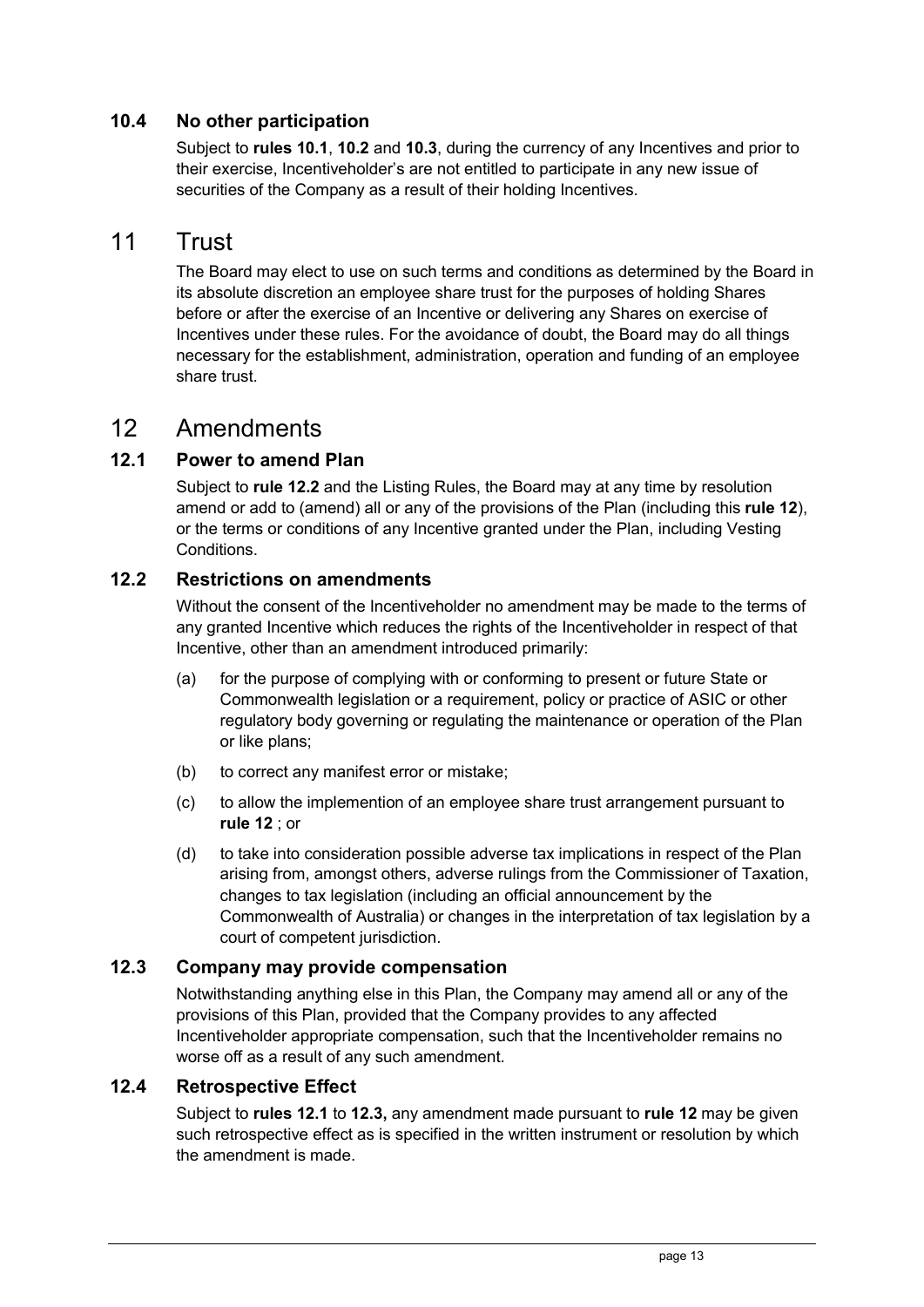#### 12.5 Notice of amendment

As soon as reasonably practicable after making any amendment under rule 12.1, the Board will give notice in writing of that amendment to any Incentiveholder affected by the amendment.

## 13 Miscellaneous

#### 13.1 Rights and obligations of Incentiveholder

- (a) The rights and obligations of any Eligible Participant under the terms of their office, employment or contract with a Group Company are not affected by their participation in, or the participation of their nominee in, the Plan. These rules will not form part of, and are not incorporated into, any contract of any Eligible Participant (whether or not they are an employee of a Group Company). No Incentiveholder or Eligible Participant will have any rights to compensation or damages in consequence of the termination of their office, employment or other contract with a Group Company for any reason whatsoever in so far as those rights arise or may arise from their ceasing to have rights under the Plan as a result of such termination.
- (b) Nothing in the Plan will give any Eligible Participant any right to participate in the Plan and the grant of an Incentive to an Eligible Participant or their nominee does not give that Eligible Participant any right to the grant of a subsequent Incentive.

#### 13.2 Power of the Board

- (a) The Plan is administered by the Board which has power to:
	- (i) determine appropriate procedures for administration of the Plan consistent with these rules; and
	- (ii) delegate to any one or more persons for such period and on such conditions as it may determine the exercise of any of its powers or discretions arising under the Plan.
- (b) Except as otherwise expressly provided in this Plan, the Board has absolute and unfettered discretion to act or refrain from acting under or in connection with the Plan or any Incentives under the Plan and in the exercise of any power or discretion under the Plan.

#### 13.3 Waiver of terms and conditions

Notwithstanding any other provisions of the Plan, the Board may at any time waive in whole or in part any terms or conditions (including any Vesting Condition) in relation to any Incentives granted to any Incentiveholder.

#### 13.4 Dispute or disagreement

In the event of any dispute or disagreement as to the interpretation of the Plan, or as to any question or right arising from or related to the Plan or to any Incentives granted under it, the decision of the Board is final and binding.

#### 13.5 Non-Australian residents

When an Incentive is granted under the Plan to a person who is not a resident of Australia the provisions of the Plan apply subject to such alterations or additions as the Board determines having regard to any applicable or relevant laws, matters of convenience and desirability and similar factors which may have application to the Incentiveholder or to any Group Company in relation to the Incentive.